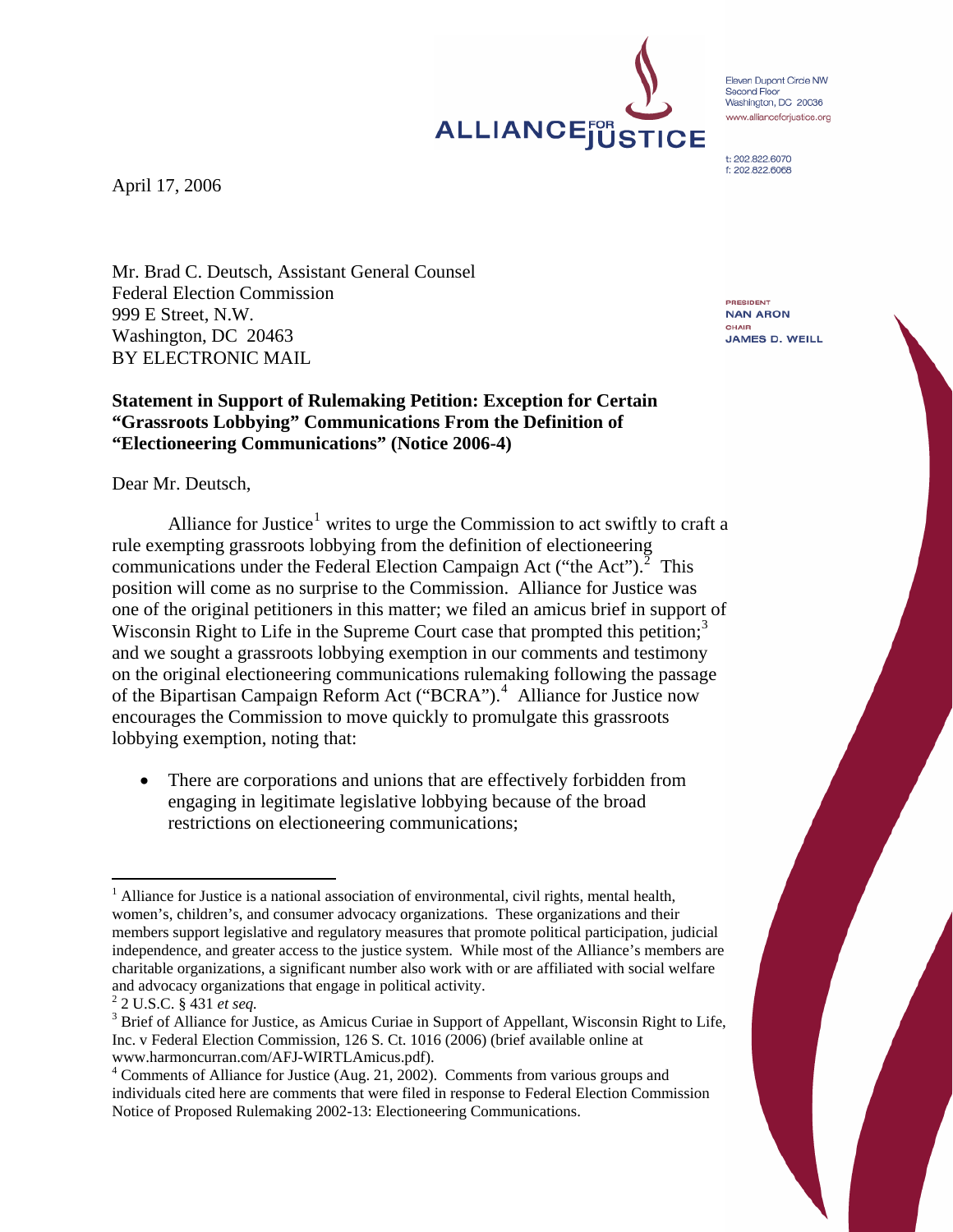Comments in Support of Rulemaking Exempting Grassroots Lobbying April 17, 2006 Page 2 of 9



- The Supreme Court has authorized even urged the Commission to use its statutory authority to act in this matter;
- The parties on all sides of the campaign finance reform debate support such an exemption;
- The litigation and enforcement actions likely to arise absent a regulatory exemption are a potential quagmire for the Commission; and
- Every passing week as we approach the 2006 elections puts more restrictions on the public's right to advocate in the waning days of this congressional term – the period when Congress is most likely to act on legislation of vital national importance.

#### **Need for the Rulemaking**

The current question before the Commission is whether there are organizations that need immediate protection for their issue advocacy communications. The Commission is seeking these comments only to determine whether or not to proceed with a rulemaking, not to evaluate the merits of the rule proposed in our Petition for Rulemaking (or any other proposal, for that matter). The decision to proceed with a rulemaking should be based on the fact that there are organizations making non-electoral communications that will have to silence their voices as the primary and general elections approach. Deciding which of these organizations and what communications will fall within any regulatory exemption is a question for the rulemaking. Important at this time is whether there are enough organizations in need of a rulemaking to justify this use of the Commission's resources. We suggest that there are.

 Alliance for Justice is one such organization. In the spring of 2005, Alliance for Justice aired a television advertisement featuring Senator Harry Reid of Nevada decrying stated plans by some Senators to change Senate rules and prevent filibusters during consideration of judicial nominees (ironically, the same issue that moved Wisconsin Right to Life to air ads opposing this position). The ad was vital to our strategy. The issue of filibusters in judicial nomination fights was at a crisis point, and it was important for our organization to bring this complicated issue before the public in time for them to weigh in with their Senators. The impact and immediacy of broadcast advertising was the most effective way to reach the general public. Furthermore, Senator Reid was the best spokesperson to address the public about the issue. Not only was he the leader of the Democratic senators who were opposing the efforts of the majority to silence debate on nominees, but Senator Reid also represented a moderate voice from a Western state – a voice likely to resonate with people who had not yet taken a position on this issue.

Some will point out that this ad would not have been constrained by the electioneering communications law. It is true that this ad aired outside the restricted window defined by BCRA and that it did not air in Senator Reid's home state of Nevada. Yet these facts are simply driven by – and highlight – the vagaries of the policy process. For even as the ad began to air, the expected filibuster crisis was avoided by a bloc of Republican and Democratic senators – the socalled "Gang of Fourteen." At the last minute, we pulled additional airings of the ads to preserve resources for future legislative battles. Had the issue come to a head, though, we were prepared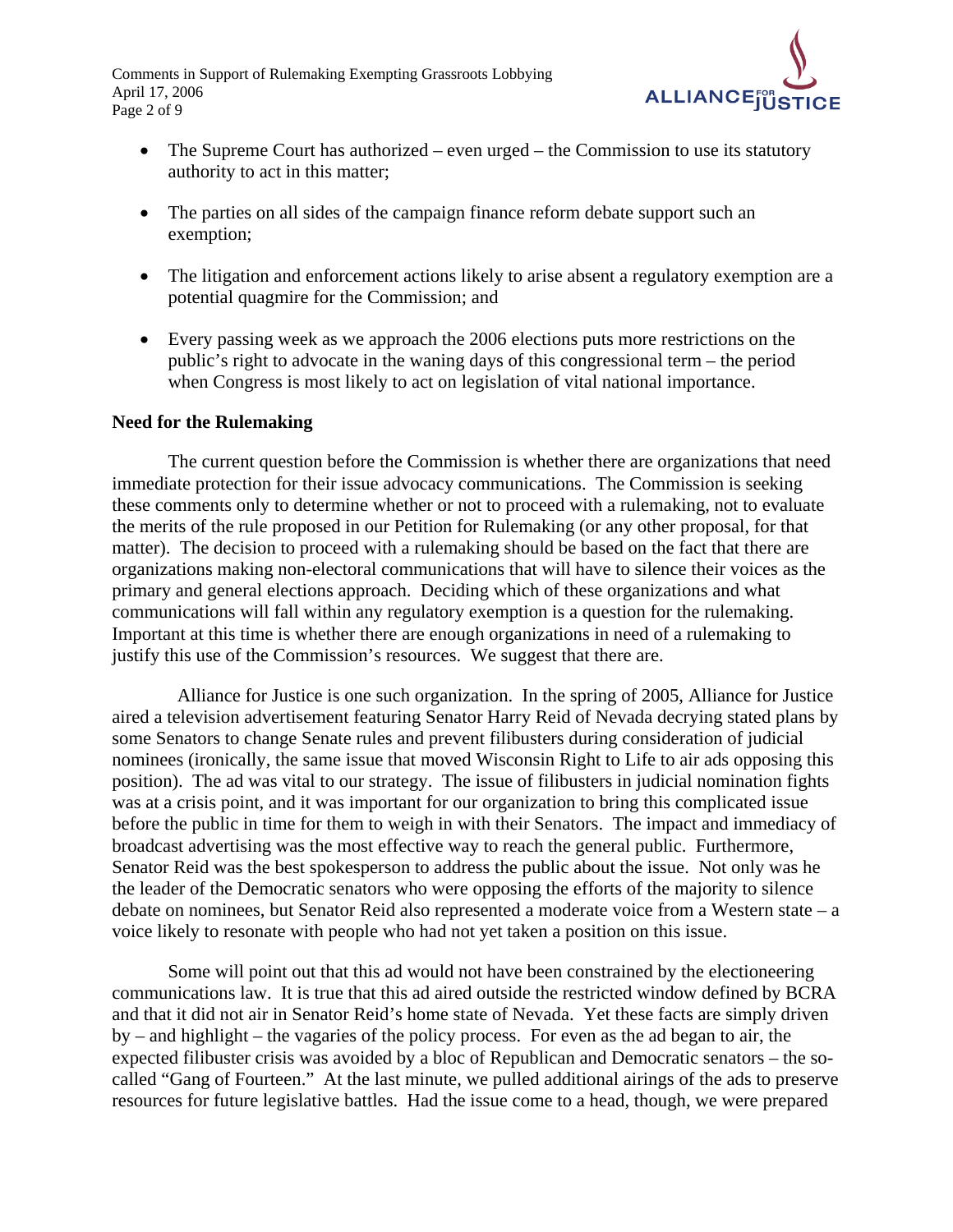

to air this and other ads around the country, constrained only by the resources in our coffers. Should the issue again arise, this time closer to a federal election, Alliance for Justice would likely wish to pursue a similar broadcast strategy.

It would not be legitimate to argue that, because we failed to flout the restrictions on electioneering communications, these restrictions impose no burden. Of course almost all corporations and unions will comply with the law, even at the price of exercising their constitutional rights. The Voting Rights Act was not necessary because African-Americans were voting in violation of poll taxes, literacy tests, and other Jim Crow laws. The Voting Rights Act was necessary because these laws were preventing Americans from exercising their right to vote.

A similar argument is true in the case of this rulemaking: A grassroots lobbying exemption is necessary because certain organizations are prevented from exercising their rights to speak and petition the government through the use of broadcast media. It is exactly that exercise of First Amendment rights that justifies this rulemaking. In our amicus brief in the *Wisconsin Right to Life* case, we presented a selection of organizations that have used broadcast ads featuring federal officeholders to speak out on important issues of public policy. For example:

- In 2002, Senator John McCain of Arizona, a chief sponsor of BCRA, appeared in television advertisements produced by Arizona's Clean Elections Institute, a 501(c)(3) organization supporting Arizona's public financing system for state elections.<sup>[5](#page-2-0)</sup> Arizona's public financing system had been adopted through a state referendum in 1998, and the McCain ads were designed to encourage Arizonans to support the program with voluntary contributions. Senator McCain was not up for reelection in 2002; however, he was facing the voters in 2004 when opponents of the Arizona public financing system tried to put a measure repealing the system on the ballot. A court decision prevented the measure from appearing on the ballot, making unnecessary possible advertisements by Senator McCain in further support of the public financing system during the electioneering communication blackout period.<sup>[6](#page-2-1)</sup>
- In 2005, both Focus on the Family Action and FRC Action (affiliates of the  $501(c)(3)$ organizations Focus on the Family and the Family Research Council) ran radio advertisements in states represented by more than twenty moderate Republican and Democratic senators in an effort to stop the use of the filibuster as part of the Senate's consideration of a handful of nominees to the federal bench.<sup>[7](#page-2-2)</sup> The Senators named in the ads were perceived by organizations on both sides of the issue as key votes in determining whether an effort to end such filibusters would succeed.

<span id="page-2-0"></span><sup>5</sup> *See* www.azclean.org/documents/PR-McCainPSA.pdf (press release describing the ad) (last visited April 17, 2006). It has not been possible for Alliance for Justice to determine when or even whether every one of the broadcast messages cited here actually aired, however we have no reason to doubt that all of them were broadcast and that they aired outside of BCRA-restricted blackout periods.<br><sup>6</sup> See Clean Elections Institute, Inc. v. Brewer, 99 P.3d 570 (Ariz. 2004) (keeping the measure off the ballot).

<span id="page-2-2"></span><span id="page-2-1"></span><sup>&</sup>lt;sup>7</sup> See www.focusaction.org/Activities/A000000027.cfm (describing and providing links to the radio ads as well as a coordinated print ad campaign) (last visited April 17, 2006).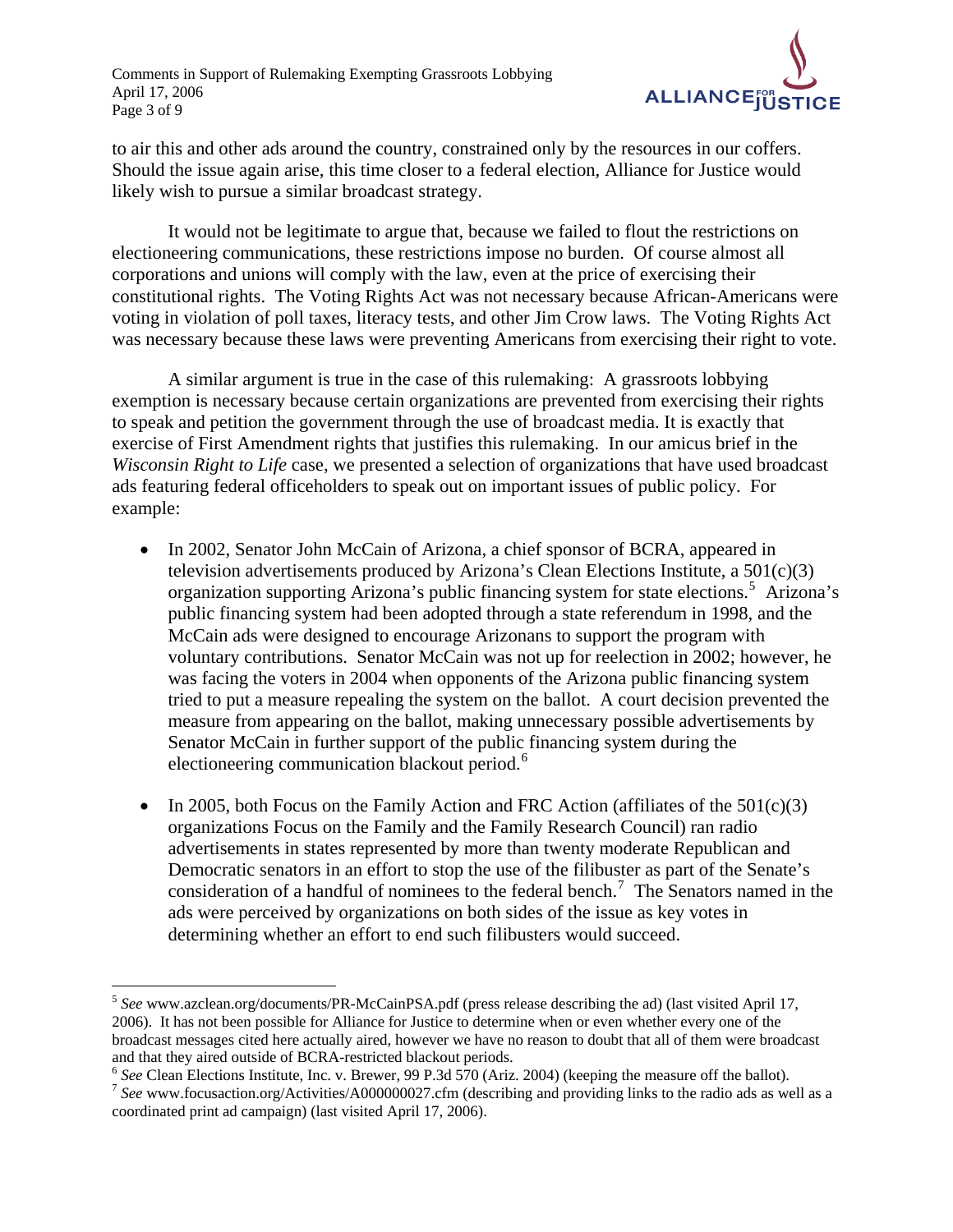Comments in Support of Rulemaking Exempting Grassroots Lobbying April 17, 2006 Page 4 of 9



- In 2005, as the House of Representatives considered legislation to permit drilling for oil in the Arctic Wildlife Refuge, the nonprofit organizations Defenders of Wildlife, the Alaska Coalition of New Jersey, and the New Jersey Chapter of the Sierra Club ran television ads that were capable of being received by more than 50,000 people in the districts of each of the five specific members of Congress from New Jersey.<sup>[8](#page-3-0)</sup> The members of Congress featured were perceived as likely swing votes on the issue.
- Congressman Barney Frank of Massachusetts recorded a broadcast advertisement for the 501(c)(3) Family Pride Coalition in the Spring of 2005 that criticized U.S. Department of Education Secretary Margaret Spellings for threatening to cut funding for a PBS children's television show that featured the child of a lesbian couple.<sup>[9](#page-3-1)</sup>

These are but a small sample of the types of broadcast advertisements used in public education and grassroots lobbying campaigns. While it was not necessary for these organizations to air these ads during the electioneering communications period, there is every reason to believe that a lobbying effort requiring such ads could occur within the prohibition window. Indeed, even as the prices for both ad production and ad placement began to drop to the point that television, radio, and cable TV advertising began to fall within the reach of even moderately resourced organizations, BCRA's electioneering communications restrictions came into force. The ads may have been useful during the periods restricted by BCRA, they may have been – for the first time – affordable, but they were effectively prohibited, and thus there are few examples of true issue ads that would have been subject to the electioneering communications restrictions.

In short, there are many advocates currently constrained by the overbroad electioneering communications restrictions and in need of a rulemaking from the Commission before the next prohibition window – and such advocates are growing in numbers.

## **Authority to Promulgate the Exemption**

BCRA wisely included a provision allowing the Commission to correct at the regulatory level any potential for the electioneering communications provision to sweep in speech that the law was never intended to regulate. Alliance for Justice – and the Supreme Court – urge the Commission to use this authority to create an exemption for lobbying communications.

We understand that, until recently, the Commission may have seen the need for the exemption sought here but felt that BCRA prevented the Commission from promulgating this important rule to protect the advocacy rights of independent organizations. The statutory authority for Commission to provide exemptions does prohibit the Commission from crafting a regulation allowing a communication that "promotes or supports" or "attacks or opposes" (PASO) a "candidate."[10](#page-3-2) In the original rulemaking on electioneering communications, the

<span id="page-3-0"></span> $\degree$  See www.savearcticrefuge.org/ads.html (links to the ads and coordinated print ads) (last visited April 17, 2006).<br> $\degree$  See www.familypride.org/site/apps/nl/content2.asp?c=bhKPI7PFImE&b=551485&ct=704195 (press release

<span id="page-3-1"></span>describing the ad) (last visited April 17, 2006).

<span id="page-3-2"></span> $10^{10}$  2 U.S.C. § 434(f)(3)(B)(iv).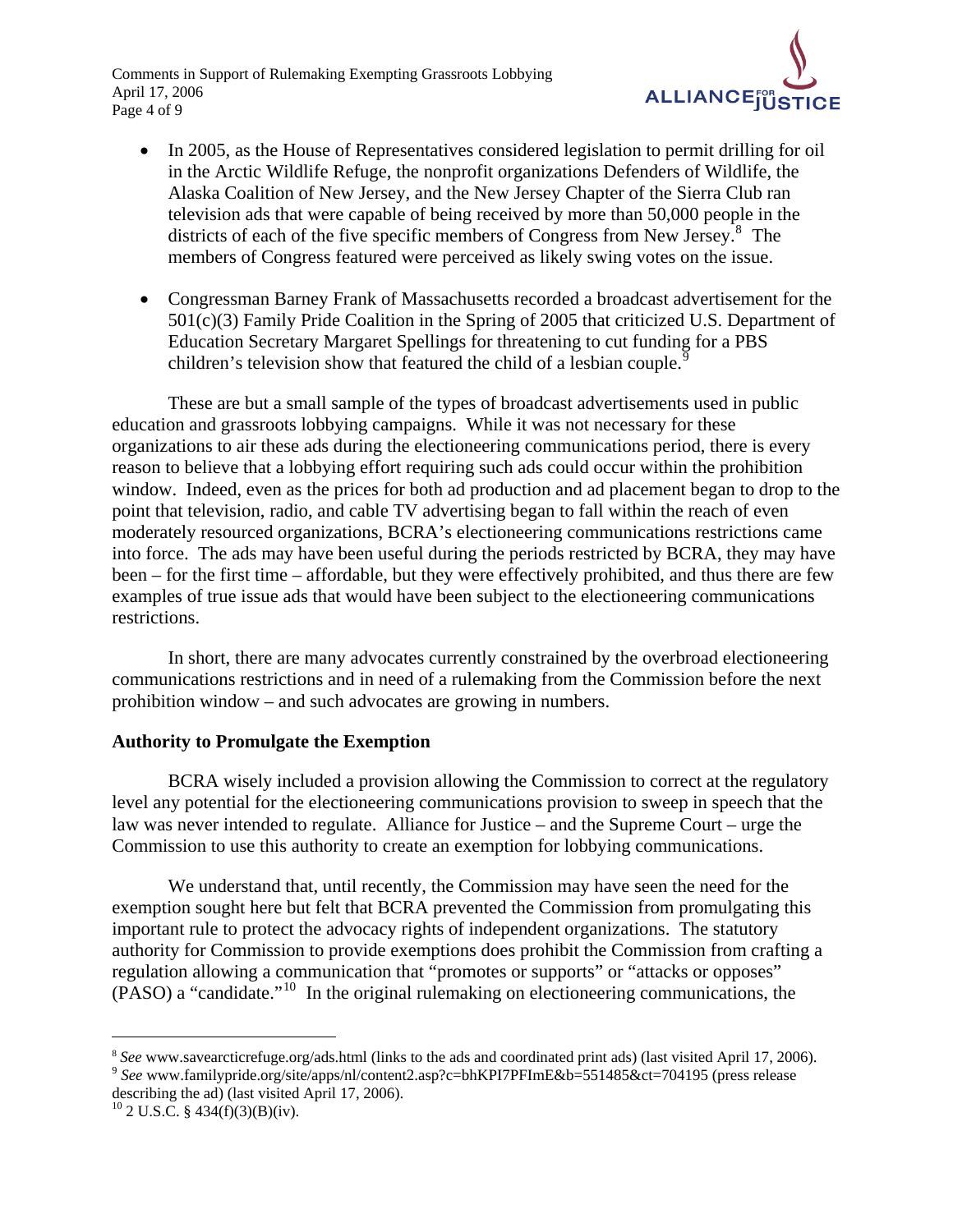Comments in Support of Rulemaking Exempting Grassroots Lobbying April 17, 2006 Page 5 of 9



Commission considered several possible exemptions to carve out exemptions for lobbying, and a number of commenters – including Alliance for Justice – supported such an exemption.<sup>[11](#page-4-0)</sup> Yet the Commission chose not to create a lobbying exemption, finding that all the proposals before it permitted communications that might PASO a candidate.<sup>[12](#page-4-1)</sup>

With the Supreme Court's decision in *Wisconsin Right to Life*, however, the Commission must now clearly see that it has the authority – in fact, the mandate – to act to create a lobbying exemption. In a decision announced only six days after oral arguments in the case, the Supreme Court held that there might be true issue ads that could not constitutionally fall under the electioneering communications restrictions.<sup>[13](#page-4-2)</sup> Pointedly, the Supreme Court noted the Commission's power to resolve the issue:

Although the FEC has statutory authority to exempt by regulation certain communications from BCRA's prohibition on electioneering communications, at this point, it has not done so for the types of advertisements at issue here.<sup>[14](#page-4-3)</sup>

Thus, the Supreme Court's decision not only made it clear there might be legitimate issue ads in need of constitutional protection, it is also made it clear that it is possible for the Commission to create this exemption.

We suggest that the Commission's error in rejecting a lobbying exemption in 2002 was the mistaken idea that BCRA's "no PASO" requirement applied to promoting, attacking, supporting, or opposing both officeholders and candidates. As we suggest in our Petition and look forward to expanding upon in a rulemaking on this issue, we believe that the Commission may legitimately define a class of broadcast lobbying communications as not "PASOing" a *candidate*, even when the communications might be said to PASO an *officeholder* or the officeholder's position on a pending policy issue.

## **Support for the Exemption**

Although there are honest disagreements about the nature and scope of a lobbying exemption, there is near unanimity among BCRA's sponsors, supporters, opponents, and even former Commissioner Scott Thomas (during the BCRA rulemaking while he was serving on the Commission) that some type of lobbying exemption is appropriate. The disagreement over how the exemption is structured will be resolved in a rulemaking, but the consensus among these key stakeholders demands that the exemption rulemaking take place.

The assortment of individuals and groups that have supported a lobbying exemption of some kind is striking. We know of no other issue of campaign finance law on which all of these significant participants in the debate agreed:

<span id="page-4-0"></span><sup>&</sup>lt;sup>11</sup> Comments of Alliance for Justice at 7-9.

<span id="page-4-1"></span><sup>&</sup>lt;sup>12</sup> Final Rule, "Electioneering Communications," 67 Fed. Reg. 65190, 65201-2 (Oct. 23, 2002).

<span id="page-4-2"></span><sup>&</sup>lt;sup>13</sup> 126 S.Ct. 1016 at 1018.

<span id="page-4-3"></span><sup>&</sup>lt;sup>14</sup> *Id.* (citation omitted).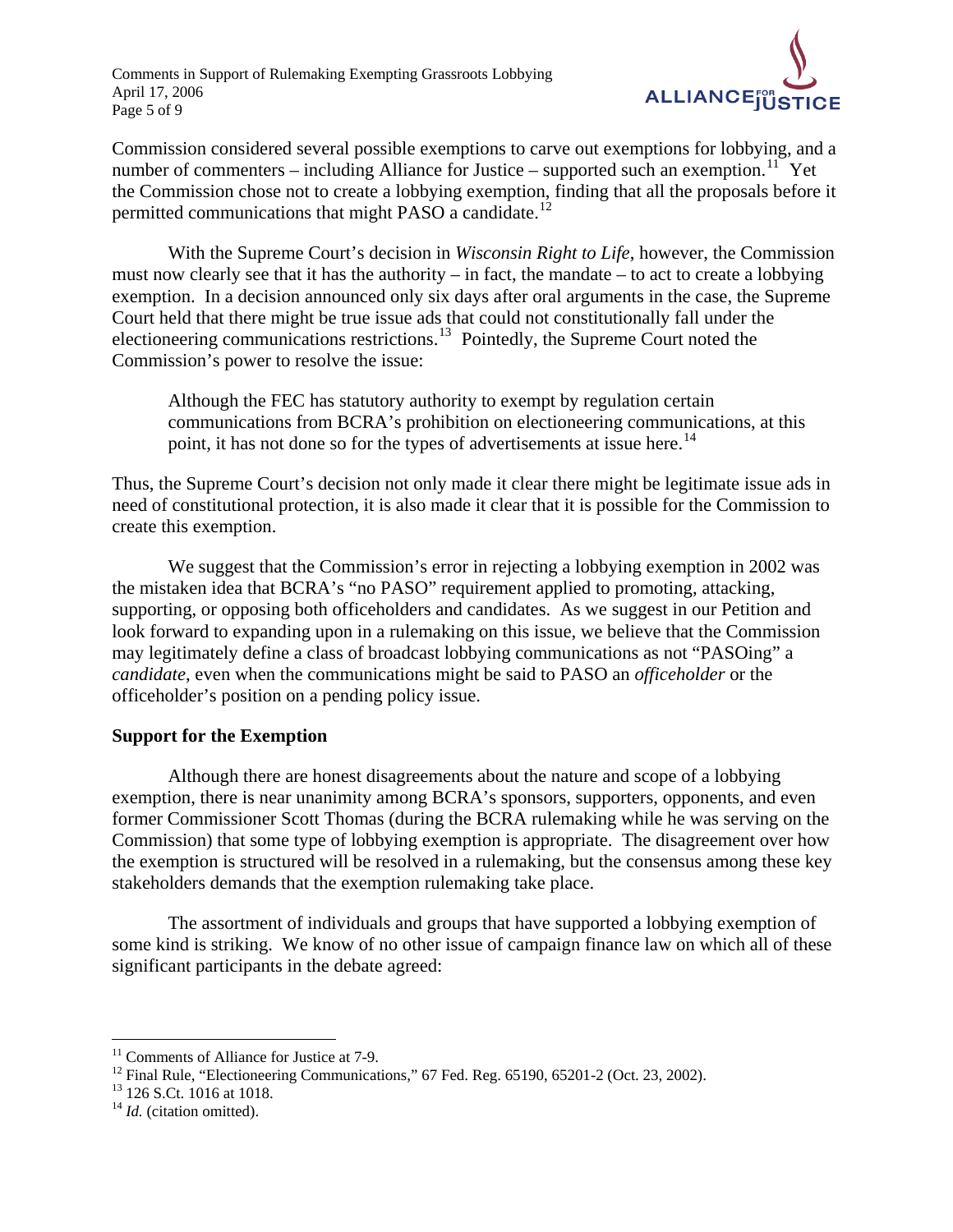Comments in Support of Rulemaking Exempting Grassroots Lobbying April 17, 2006 Page 6 of 9



- The sponsors of BCRA Senators McCain, Feingold, Snowe, and Jeffords, and Congressmen Shays and Meehan – filed joint comments during the original BCRA rulemaking suggesting a proposed lobbying exemption.<sup>[15](#page-5-0)</sup>
- The advocacy groups that led the charge to pass BCRA likewise filed comments in which they suggested an exemption for lobbying.<sup>[16](#page-5-1)</sup>
- Other commenters in the original rulemaking, including Alliance for Justice, AFL-CIO, ACLU, the American Taxpayers Alliance, Independent Sector, OMB Watch, and more, all supported a lobbying exemption during the original electioneering communications rulemaking.<sup>[17](#page-5-2)</sup>
- Commissioner Scott Thomas offered a proposal for a lobbying exemption during the original rulemaking. $18$

These proposals are all in addition to the four separate proposals that the Commission and its staff developed for the Notice of Proposed Rulemaking.

We do not mean to minimize the differences between these various exemption proposals – although they are fewer than might be imagined – but to have such a disparate group all speaking in common support of a lobbying exemption is a strong argument for undertaking this rulemaking at this time.

# **The Burden of Ongoing Litigation and Enforcement**

*Wisconsin Right to Life* may have been the first as-applied challenge to BCRA's ban on broadcast lobbying ads to make its way through the courts, but it will not be the last. The Commission would be misguided if it seeks to preserve its resources by not undertaking a rulemaking at this time, since far more time and effort are likely to be consumed in dealing with advisory opinion requests, enforcement actions, and litigation related to lobbying communications broadcast during the electioneering communications window. The most efficient way – and the way most likely to yield useful results for all parties in the regulated community – is to craft a clear regulatory exemption to the electioneering communication restrictions for grassroots lobbying communications.

The Supreme Court's decision in *Wisconsin Right to Life* has already been followed by a similar lawsuit. This new case, brought by the Christian Civic League of Maine, seeks injunctive

<span id="page-5-2"></span><sup>17</sup> Comments of Alliance for Justice at 7-9; Comments of AFL-CIO at 12-15 (Aug. 29, 2002); Comments of ACLU at 4-5 (Aug. 29, 2002); Comments of American Taxpayers Alliance at 6-8 (Aug. 29, 2002); Comments of

<span id="page-5-0"></span> $\overline{a}$ <sup>15</sup> Comments of Senators John McCain, Russell Feingold, Olympia Snowe, and James Jeffords, and Congressmen Christopher Shays and Marty Meehan at 10 (Aug. 23, 2002).

<span id="page-5-1"></span><sup>&</sup>lt;sup>16</sup> Comments of Common Cause and Democracy 21 at 12 (Aug. 22, 2002); Comments of the Campaign and Media Legal Center at 10 (Aug. 21, 2002); Comments of the Center for Responsive Politics at 5-6 (Aug. 21, 2002). (We note that all of these commenters offered a proposed lobbying exemption that was substantially identical to the lobbying exemption proposed by BCRA's key sponsors and the proposal offered by Commission Thomas.)

<span id="page-5-3"></span>INDEPENDENT SECTOR at 4-5 (Aug. 21, 2002); Comments of OMB Watch at 3-5 (Aug. 21, 2002); 18 Agenda Doc. 02-68-A submitted for Commission Meeting of 9/26/02.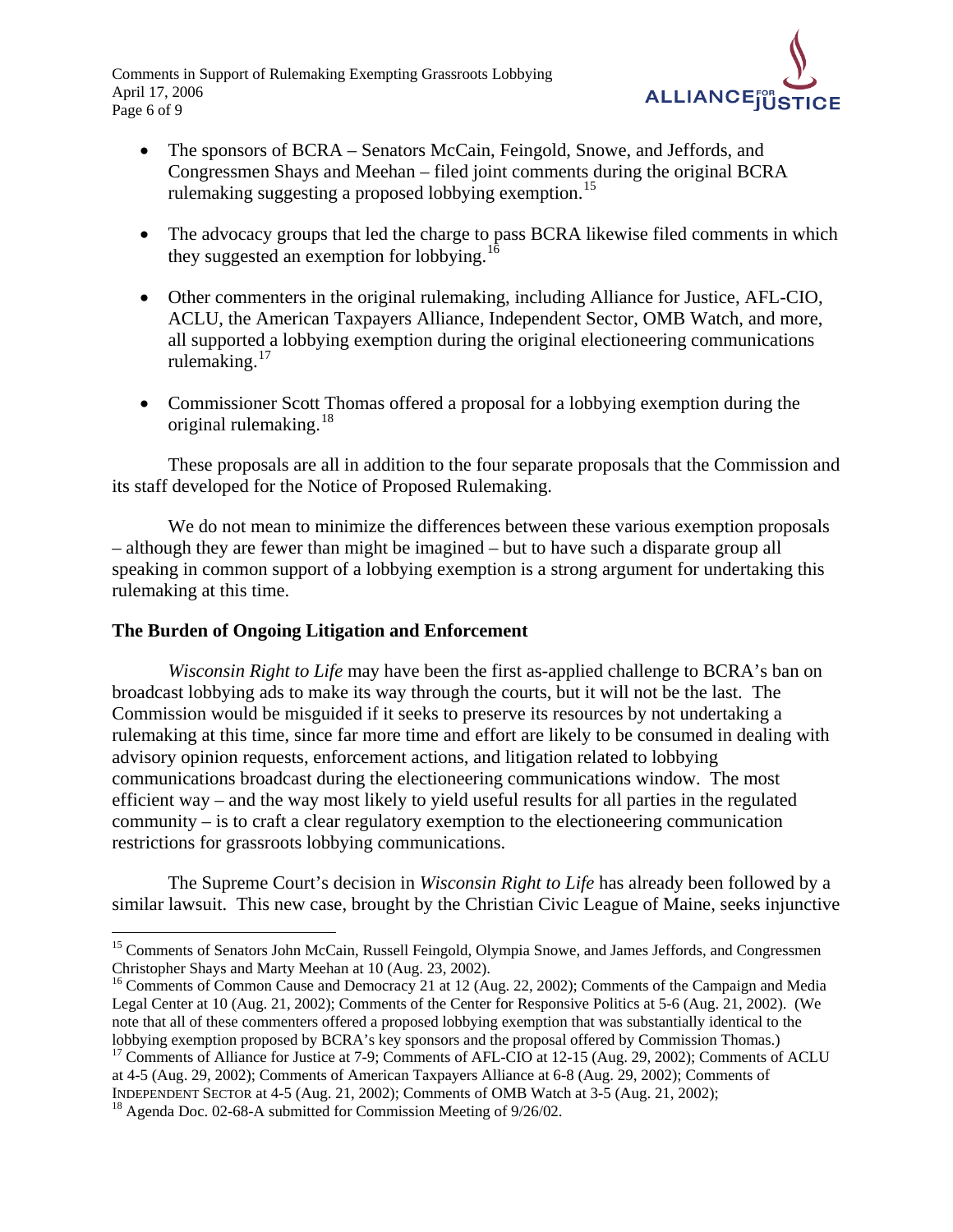

relief allowing it to broadcast a grassroots lobbying advertisement featuring Maine Senators Olympia Snowe and Susan Collins.[19](#page-6-0) The ad would support pending federal legislation to deny same-sex partners the right to marry – legislation that the Christian Civic League expects to come before the Senate in early June, which is also within 30 days of the primary in which Senator Snowe will face the voters. $^{20}$  $^{20}$  $^{20}$ 

Nor is the litigation likely to stop with these two cases. The Supreme Court in *Wisconsin Right to Life* approved as-applied challenges to BCRA's electioneering communication provisions.<sup>[21](#page-6-2)</sup> Furthermore, the statutory requirements of BCRA provide for expedited treatment of such cases.<sup>[22](#page-6-3)</sup> Absent a regulation making these cases unnecessary, more lawsuits can be expected to clog the courts (and to compete for the Commission's attention and resources) as the 2006 elections approach. $^{23}$  $^{23}$  $^{23}$ 

Those organizations without the time, resources and expertise required to seek vindication of their constitutional rights in the courts can be expected to seek individual exemptions for their planned lobbying activities under the Commission's advisory opinion process. FECA requires the Commission to act promptly on any such advisory opinion request.[24](#page-6-5) Of course, a few corporations and unions – some unsophisticated, uninformed, or illadvised, and some perhaps courting constitutional litigation – may simply assume their right to air lobbying communications and will face the Commission's enforcement process, putting a further drain on the Commission's resources.

Even if the wasted resources by both the Commission and the affected organizations could be ignored, defining the scope of a lobbying exemption through litigation, advisory opinions, and enforcement actions would produce guidance that is significantly less useful than a carefully considered regulation. Unlike a regulatory exemption, a court decision would be based only on the facts of a single case, and bad facts may make bad law. Nor would a court ruling have the benefit of input from the affected stakeholders (except insofar as some sought to participate through friend of the court briefs). Furthermore, a court ruling in favor of a lobbying exemption would be designed to provide relief to the plaintiff, not necessarily a general rule that other groups might follow and that the Commission could be expected to enforce. The advisory opinion and Commission enforcement process share similar problems.

<span id="page-6-1"></span><span id="page-6-0"></span><sup>&</sup>lt;sup>19</sup> Christian Civic League of Maine v. Federal Election Commission, D.D.C., Civil No. 06-614 (filed April 3, 2006).<br><sup>20</sup>  $H$ 

<span id="page-6-2"></span><sup>&</sup>lt;sup>21</sup> 126 S.Ct. 1016 at 1018.

<span id="page-6-3"></span><sup>&</sup>lt;sup>22</sup> Pub.L. 107-155, 116 Stat. 113, § 403 (providing that constitutional challenges to BCRA shall be heard before a three-judge panel on an expedited basis and then appealed directly to the U.S. Supreme Court. This process applies to all actions filed before December 31, 2006, and to any subsequent plaintiff who elects the expedited process. <sup>23</sup> We note that the Commission has already rejected an opportunity to settle, or at least delay, the Wisconsin Right

<span id="page-6-4"></span>to Life case by not agreeing to promulgate an exemption such as we suggested in our Petition for Rulemaking. (*See*  Kenneth P. Doyle, "Court Considers Schedule in WRTL Case As New Suit Filed by Maine Organization" BNA MONEY & POLITICS REPORT, April 11, 2006, reporting Commission decision of April 4 not to accept Wisconsin Right to Life's settlement offer.) It is possible that the Commission may yet be able to moot or settle wasteful litigation by conducting a rulemaking that ends with a regulatory exemption acceptable to those who are now or may in the future seek relief through the courts.

<span id="page-6-5"></span> $24$  2 U.S.C. § 437f.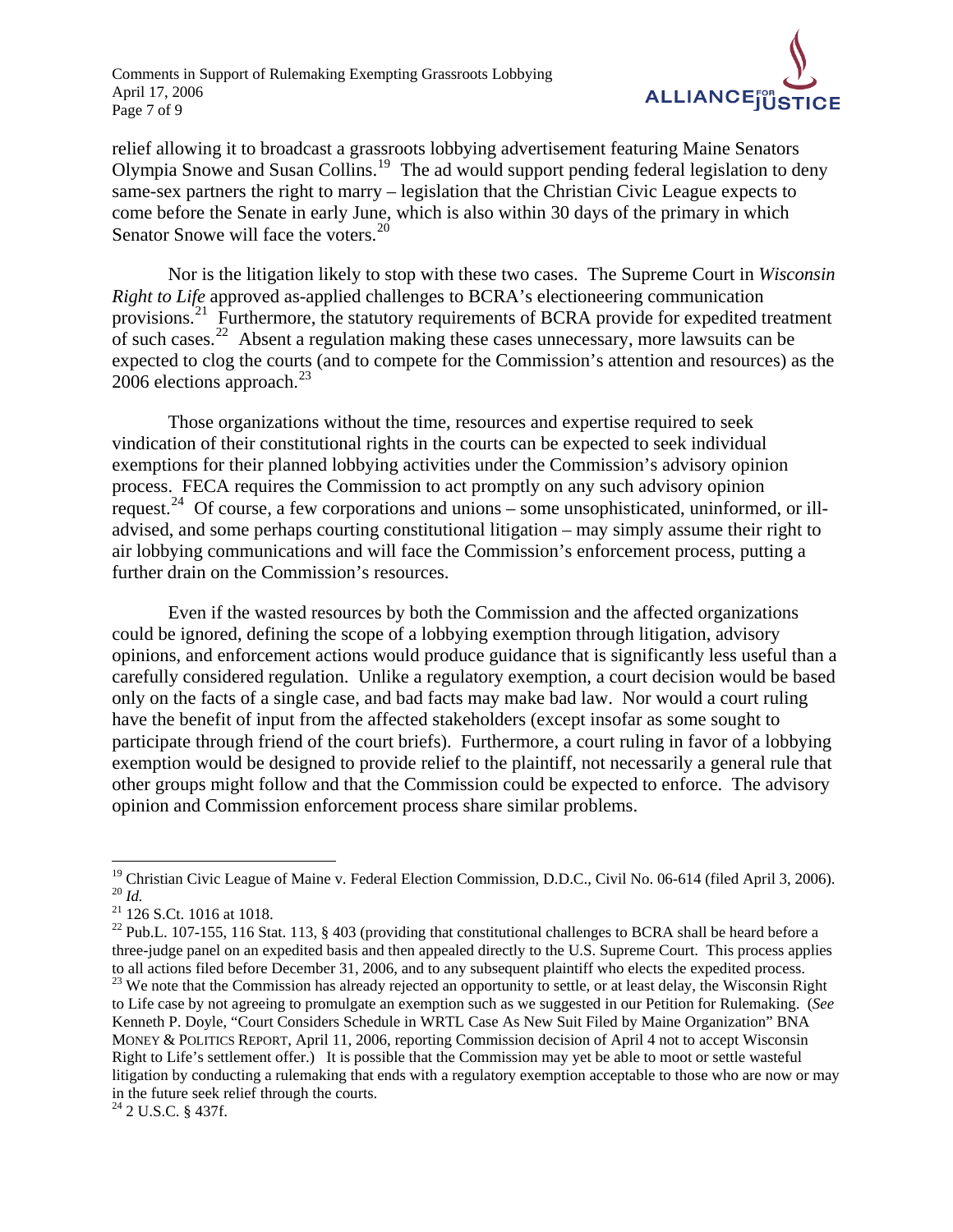Comments in Support of Rulemaking Exempting Grassroots Lobbying April 17, 2006 Page 8 of 9



The absence of a rule will simply waste time and money for everyone involved and will tie up the courts and the Commission (not to mention the would-be advocates themselves), only to produce an inferior product. A prompt rulemaking offers a far better use of the Commission's resources and a far better ultimate result for the regulated community.

#### **The Ticking Clock**

 $\overline{a}$ 

It is important for the Commission to act now. For one thing, further delay encourages more litigation such as that discussed above. More fundamentally, though, the restrictions on electioneering communications are already in force in the eight states scheduled to hold congressional primary elections between today and May 17, and more states enter the restricted 30-day window every week. Just after Labor Day of this year – less than five months away – electioneering communications restrictions go into effect across the entire country, effectively banning broadcast lobbying by corporations and unions unwilling to squander funds raised for actual electioneering.[25](#page-7-0)

The time period regulated by the electioneering communications provisions are among the busiest time for congressional action. Eager to finish work and return home to campaign for reelection (hopefully with significant legislative achievements to tout), members of Congress take up many important pieces of legislation in the later days of an election-year session.

The 60-day period prior to an election, during which broadcast communications featuring candidates are considered electioneering communications, is frequently a period of intense legislative activity. Between September 4 and Election Day in 2004, over 100 roll call votes were taken in the United States House of Representatives.<sup>[26](#page-7-1)</sup> The Senate took nearly 50 roll call votes.<sup>[27](#page-7-2)</sup> The issues addressed during that time included important or high-profile issues of public policy, such as welfare reform, a constitutional amendment on marriage, tort reform, and Department of Defense and other agency appropriations. The disproportionate legislative activity that occurs during the black-out periods imposed by BCRA is also evident from the numbers of bills enacted into law by the United States House of Representatives and Senate during election and non-election years: 300 in 2004 versus 198 in 2003; 241 in 2002 versus 136 in  $2001.<sup>28</sup>$  $2001.<sup>28</sup>$  $2001.<sup>28</sup>$ 

Thus, at the critical point when legislation of vital interest is facing passage, BCRA deprives corporations and unions of an essential tool: broadcast media communications urging

<span id="page-7-0"></span><sup>&</sup>lt;sup>25</sup> Of course, BCRA permits unions and corporations to make electioneering communications using funds a connected political committee (2. U.S.C. § 441b(c)), but political committee funds may also be used to make contributions and expenditures under the Act. The ability to spend these funds for otherwise prohibited uses and the relative difficulty in raising these funds lead most organizations to preserve the funds for partisan uses rather than legislative lobbying.<br><sup>26</sup> See http://clerk.house.gov/evs/2004/ ROLL 500.asp (last visited November 7, 2005).

<span id="page-7-1"></span>

<span id="page-7-3"></span><span id="page-7-2"></span><sup>&</sup>lt;sup>27</sup> See http://www.senate.gov/ legislative/LIS/roll\_call\_lists/vote\_menu\_108\_2.htm (last visited November 7, 2005).<br><sup>28</sup> See 149 Cong. Rec. D456 (daily ed. May 6, 2003) (Résumé of Congressional Activity – First Session o Hundred Seventh Congress); 149 Cong. Rec. D457 (daily ed. May 6, 2003) (Résumé of Congressional Activity – Second Session of the One Hundred Seventh Congress); 151 Cong. Rec. D96 (daily ed. February 15, 2005) (Résumé of Congressional Activity – First Session of the One Hundred Eighth Congress; 151 Cong. Rec. D97 (daily ed. February 15, 2005) (Résumé of Congressional Activity – Second Session of the One Hundred Eighth Congress).